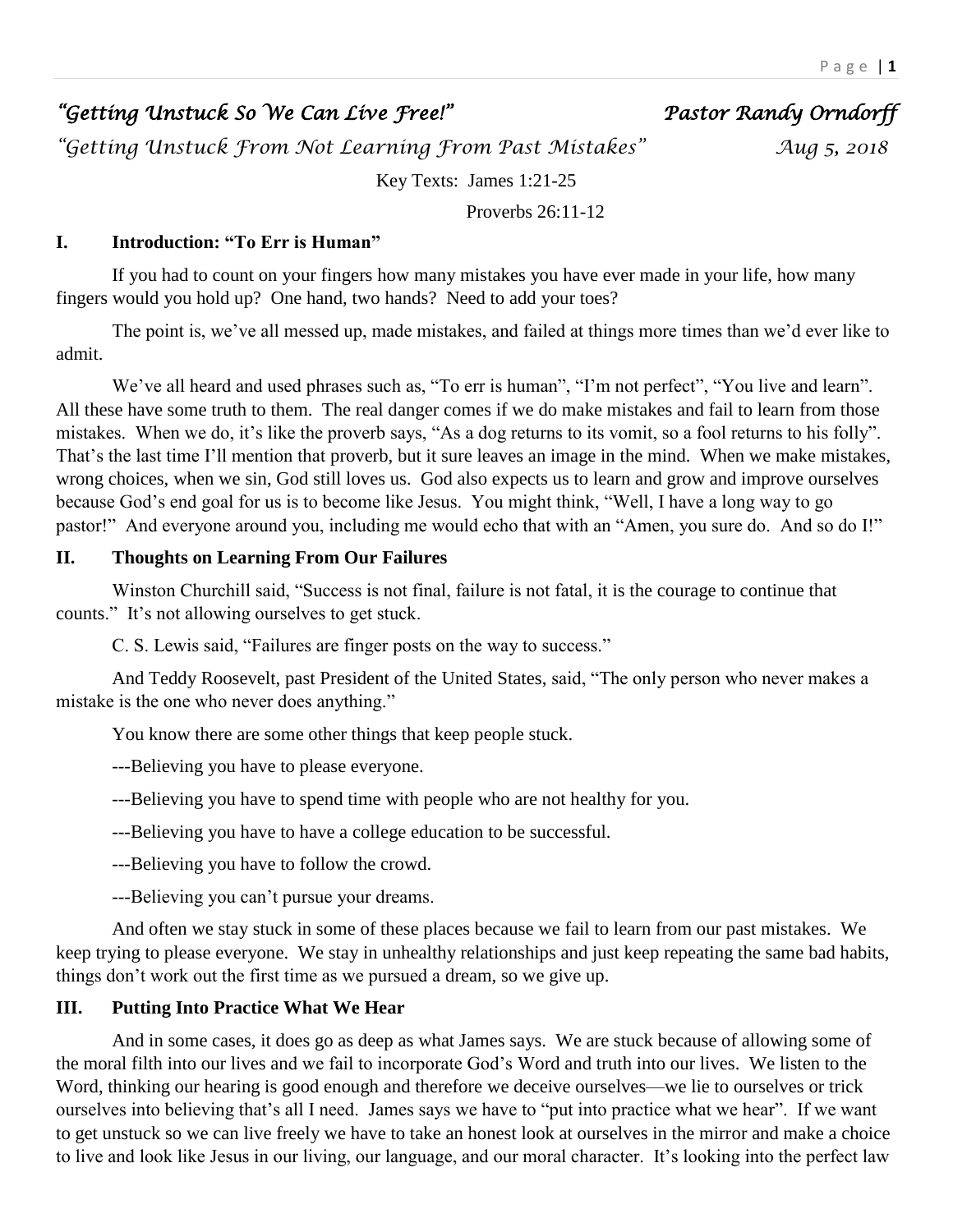of loving God, loving our neighbors and loving our enemies that gives us freedom. And the promise is, if we do, we will be blessed.

You know, I wish I could be what God wants me to be all the time. I realize I cannot. That should not give me an excuse not to learn from my mistakes or my sins, repent of them and then get back up and work on being a better person, or pastor, or spouse, or parent.

### **IV. Our Mistakes Are Gifts That Can Be Stepping Stones**

Lisabeth Saunders Medlock, PhD says, "Our mistakes are gifts, gems, guide posts in our learning and growth as people…which teach us powerful lessons".

Pastor John Maxwell has taught many pastors and business leaders key principals for leading groups, churches and organizations effectively.

As a young pastor, I read every book, listened to every tape, attended conferences and had church leaders do training on "Developing the Leader Within", "Laws of Teamwork", and "Laws of Leadership". Then he wrote a book called Failing Forward: Turning Mistakes into Stepping Stones for Success.

This material and insights and lessons provide a way for any of us to learn and grow and to get unstuck, if we are willing to learn from our past mistakes and not keep going back like the…, well you know.

Shane Hedrick sent me these pictures of this box turtle who, as it moved forward, had some hurdles to get over. What's the hurdle you know you need to get over in order to move forward and to get unstuck?

One of the lessons I learned from Maxwell is that "many of life's failures are people who did not realize how close they were to success when they gave up."

### **V. Paul's Struggles**

If you can change the way you view failure, you can change the way you run your race and you can actually gain the strength from God to keep running your race.

We read this text at funerals. Maybe we need to be thinking of it before that day comes. When Paul, as a mentor, is talking to young Timothy I'm sure he thinks back on those times when he messed up. "The things I know I should do, I don't do. The things I know I shouldn't do, I do." (Romans 2:15-20)

Paul understood there was sin living in him. We are all prone to wonder and leave the God we say we love. We all have this desire and good intentions to do good, but have a difficult time carrying it out. It is the same thing James is saying. We listen to the Word, we know the Word, but we, after looking in the mirror, walk away and forget what we look like, or who—Jesus—we are to look like. The battle is with the sin that lives within us. That's what serves to keep us stuck. And if we can get a change in perspective on that and then we can rise above our sin, mistakes, and failures then only God knows the good that can come of that in all aspects of our living and in the journey of faith we are on.

Let's not forget what we've learned, what we've heard. Let's do it and God promises we'll be blessed.

After all that Paul went through as a disciple. His struggles with sin, his weaknesses, ultimately his moving forward the cause of Christ, he being close to death, tells Timothy in II Timothy 6:6-8. "For I am already being poured out like a drink offering, and the time has come for my departure. I have fought the good fight, I have finished the race. I have kept the faith". And because of that Paul believed and knew, "Now there is in store for me the crown of righteousness, which the Lord, the righteous Judge will award me on that day. And not only to me, but to all who have longed for his appearing."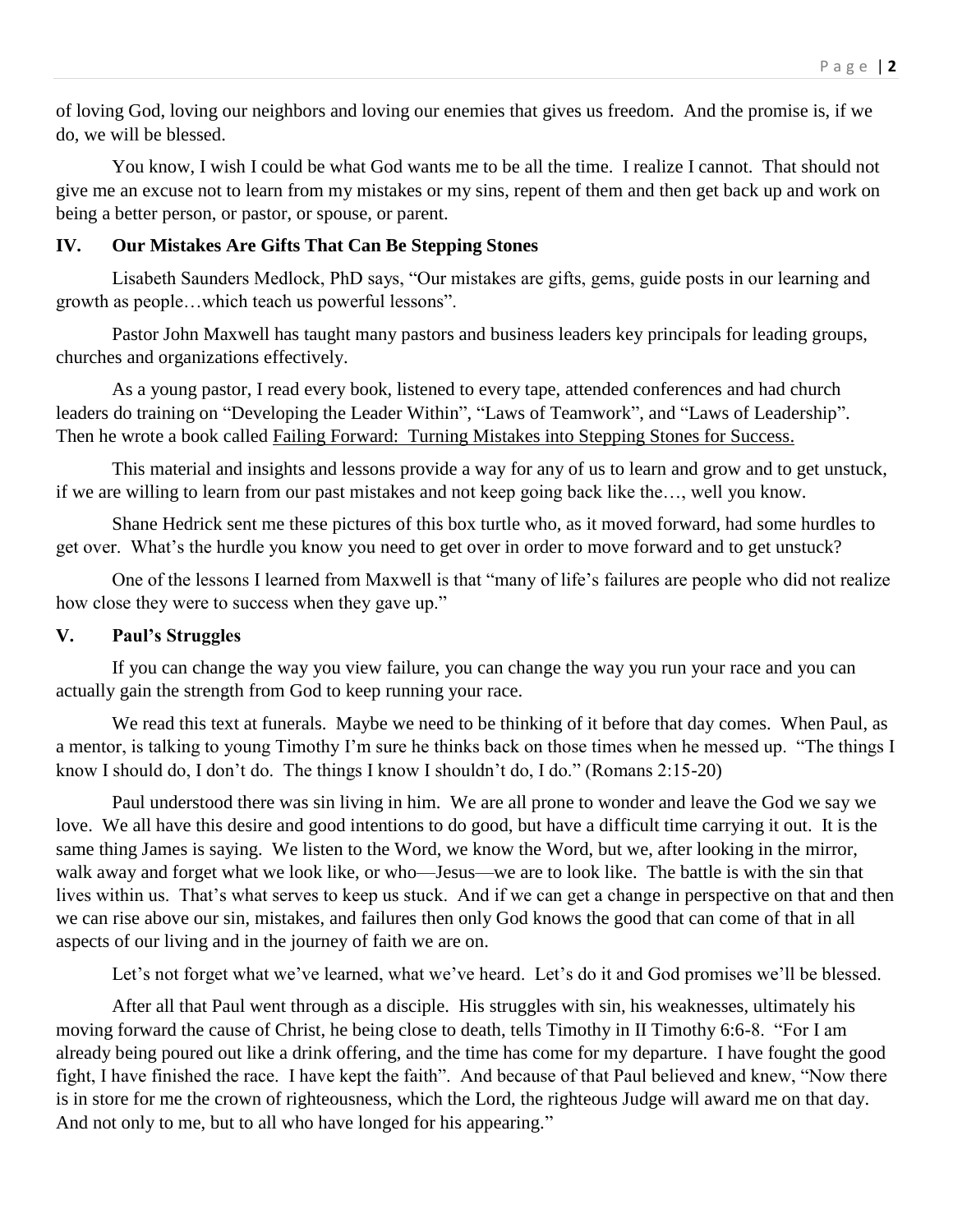Do you believe that? Do you know that? Have you given up on your race in life? Are you stuck and can't find a way to move on? To move forward? To fail forward?

# **VI. God's Word a Source of Renewal and Hope**

You know what I find works when I feel stuck, or am struggling or feeling defeated? Taking time to read and study God's word is one thing. Getting my focus off myself and my problems is really helpful, too. I do that when I read God's word, when I worship God rather in nature or in this sanctuary, and when I reach out to others in need and when I choose to serve.

Sometimes your flesh is so tired, you've stayed in that same old routine, you've gotten trapped in that cycle over and over and over again. You know you are "in" over your head. You feel like you're drowning. And here I am telling you to pick up your Bible and start reading and studying, that's the last thing you feel like doing, right? You'd rather watch the news, a game show, or sporting event. Just know this. There is nothing better than to wash, cleanse, refresh, renew, and revive your inner person, than to soak yourself in God's Word.

Sometimes mere moments in God's Word can cleanse away hours of pollution that has built up in my mind and my soul that keeps me from swimming in cleaner and clearer waters.

#### **VII. What Is It You Really Want?**

Here is a truth about ourselves. "We as people make time for what is important to us. We seem to always afford time and energy into what we really want."

What is it you really want? Do you want to stay stuck? Or, do you want to run your race well and, like Paul, finish well? Whatever it is you are into right now, learn lessons from your past failures and mistakes and use that to finish well. Don't look into the mirror and then walk away and forget. Put into practice what you hear and know to do.

#### **VIII. Hitting a Second Ball**

Last Thursday a week, Lee Anne's and my  $32<sup>nd</sup>$  anniversary, she was at the Writers and Speakers Conference in North Carolina. She had a fantastic experience. Josh took me out in the afternoon to play golf. It was just for fun, not many people on the course, so occasionally, ok—more often than not, I'd hit a bad shot. I'd say to Josh, "Hey, I'm going to hit a second ball, just to see if I learned anything". Guess what? About 80% of the time, not always, but almost always, when I hit that second ball I improved immensely. It became a joke as I said, "Hey, there's a good sermon illustration".

If we are afraid to do or try anything, if we are afraid to take a risk, if we are afraid to take a second shot, we'll stay stuck and never learn and grow.

And adding God's Word into the mix will only serve to give you a great tool to lift you up to a better place and get you over your hurdle. And small groups are about to begin for the fall. Pastor Lauren will invite you to begin signing up next week.

Get this picture. Tell yourself, "I'm not a failure. I failed at doing something." That's a big difference. Failing is a momentary event, not a lifelong epidemic.

#### **IX. Peter's Lesson in Failing**

Peter is probably our most classic example, besides for Judas who betrayed Jesus, of a disciple who failed miserably. There are several times Peter let Jesus down. None more penetrating than when he denied knowing Jesus not once, not twice, but three times. Scripture says after that third time, Peter ran out of the